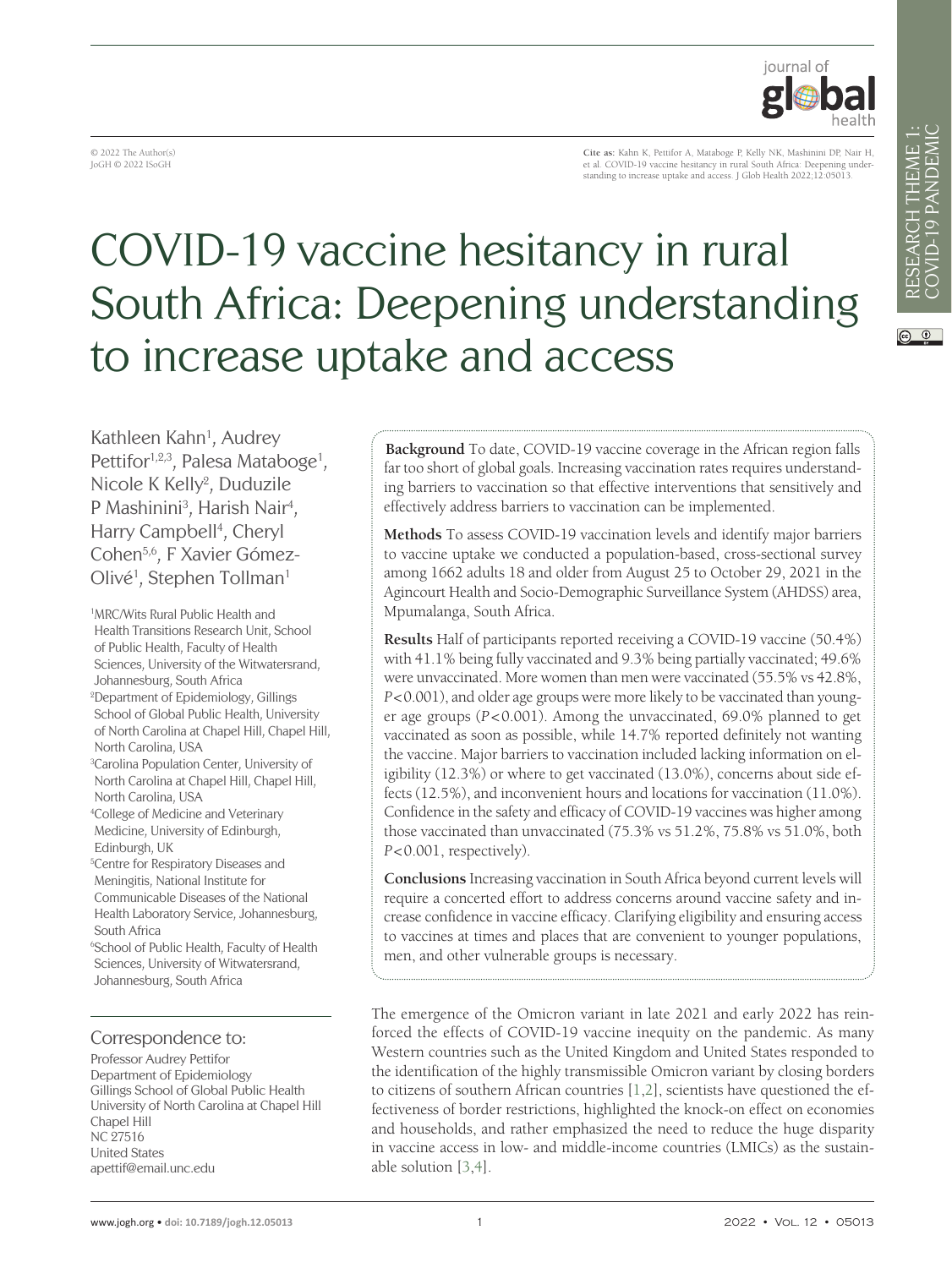Vaccination rates in LMICs, particularly in Africa, continue to fall short of global goals [[5](#page-5-4),[6\]](#page-5-5). Although it is clear that access to vaccines is a key determinant of vaccine coverage, it is also affected by vaccine hesitancy and implementation challenges. However, better data are needed to determine the barriers to vaccination to assist with tailoring interventions that will improve vaccine uptake in the African region. Research in South Africa has shown that there has been a general shift towards the acceptance of vaccines since the start of the COVID-19 pandemic; however, approximately 29% of adults reported being unwilling to be vaccinated in May/April of 2021 [\[7](#page-5-6)]. Some primary concerns that have fueled COVID-19 vaccine hesitancy in South Africa and the African region include concerns about safety, which in part is due to the rapid pace of vaccine development [[7](#page-5-6)[,8\]](#page-5-7).

Growing anti-vaccine sentiment in Africa, especially in South Africa, has recently garnered global attention [[9\]](#page-5-8). Even before the COVID-19 pandemic, vaccine hesitancy in South Africa was implicated in several vaccine-preventable disease outbreaks, including a measles outbreak involving 18311 cases between 2009 and 2010 [[10\]](#page-6-0). Expectedly, COVID-19 vaccination efforts in the country have again brought this issue to the forefront. For instance, in their evaluation of the COVID-19 vaccine rollout for health care workers in South Africa in early 2021, Wiysonge et al. revealed high levels of vaccine hesitancy at 41% among health care workers in Cape Town, those who would be charged with administering vaccines [\[11](#page-6-1)]. In their evaluation of vaccine hesitancy surveys conducted in South Africa prior to and during the start of COVID-19 vaccine rollout, Cooper et al. acknowledge the fluctuating COVID-19 vaccine acceptance [\[9](#page-5-8)], reiterating the urgent need for studies that would deepen the understanding of vaccine hesitancy in South Africa and inform interventions for increasing uptake.

### METHODS

Aiming to cover this information gap, we conducted a population-based, cross-sectional telephonic survey among individuals ages 18 and older from August 25 to October 29, 2021, in the Agincourt Health and Socio-Demographic Surveillance System (AHDSS) area located in Mpumalanga province, northeast South Africa, adjacent to southern Mozambique. The rural setting is characterized by high levels of poverty, unemployment, and circular labour migration [[12\]](#page-6-2). From May 2021, COVID-19 vaccines became available to adults aged 60 and older, and from September 1, 2021, South Africans 18 and older were eligible to receive the COVID-19 vaccine (Pfizer and Jansen are available). 1664 adults completed the telephonic interview, and 1662 (99.9%) completed the vaccine module and were included in this analysis. This survey was part of an ongoing panel, comprising a cohort of individuals measuring the impact of COVID-19 on economic, behavioural, and mental health outcomes in the AHDSS. The original sample was selected in August 2020 and included 2300 households (one individual per household was sampled). The sample was selected to be representative of the population and to ensure a sufficient sample size to generate precision around estimates by gender and age groups.

We measured factors that have been shown to impact vaccine uptake. Based on the theoretical model of increasing vaccination put forward by Brewer et al. and adapted by the World Health Organization (WHO) working group, we measured items in the constructs that shape vaccination uptake [[13,](#page-6-3)[14\]](#page-6-4): 1) what people think and feel – confidence in the vaccine safety and efficacy; 2) social processes – family and social support for vaccination; 3) motivation – intention to get vaccinated and 4) practical issues – knowledge of where the vaccine is available, ease of access, etc. The survey asked individuals about demographics, vaccine uptake (whether they had received the COVID-19 vaccine, which vaccine, when they received it, how many doses), social processes (disclosure of vaccine status to others and encouraging others to be vaccinated); the proportion of family and friends that are vaccinated or intend to be vaccinated; trusted sources of vaccine information; support from local and national leaders around vaccination; what people think and feel (confidence in vaccine safety and efficacy, reasons for vaccination or non-vaccination); practical issues (ease of access to the vaccine and knowledge of where to get the vaccine). Data were weighted by age and gender to be representative of the AHDSS from 2020 (total AHDSS eligible population=34582). Specifically, inverse probability of selection weights were applied to each stratum of gender (female/male) and age (age groups: 18-29, 30-39, 40-49, 50-59, 60-69, 70-79). Weighted descriptive results are presented below (counts, percentages, and 95% confidence intervals (CIs)) and  $\chi^2$  tests were conducted to preliminarily assess differences between groups. All statistical testing was two-sided with an alpha of 0.05; analyses were conducted using Stata version 16.1 (StataCorp LLC, College City Texas, USA). Verbal informed consent was obtained from all participants and ethical approval was obtained from the Human Research Ethics Committee at the University of the Witwatersrand and the Institutional Review Board of the University of North Carolina.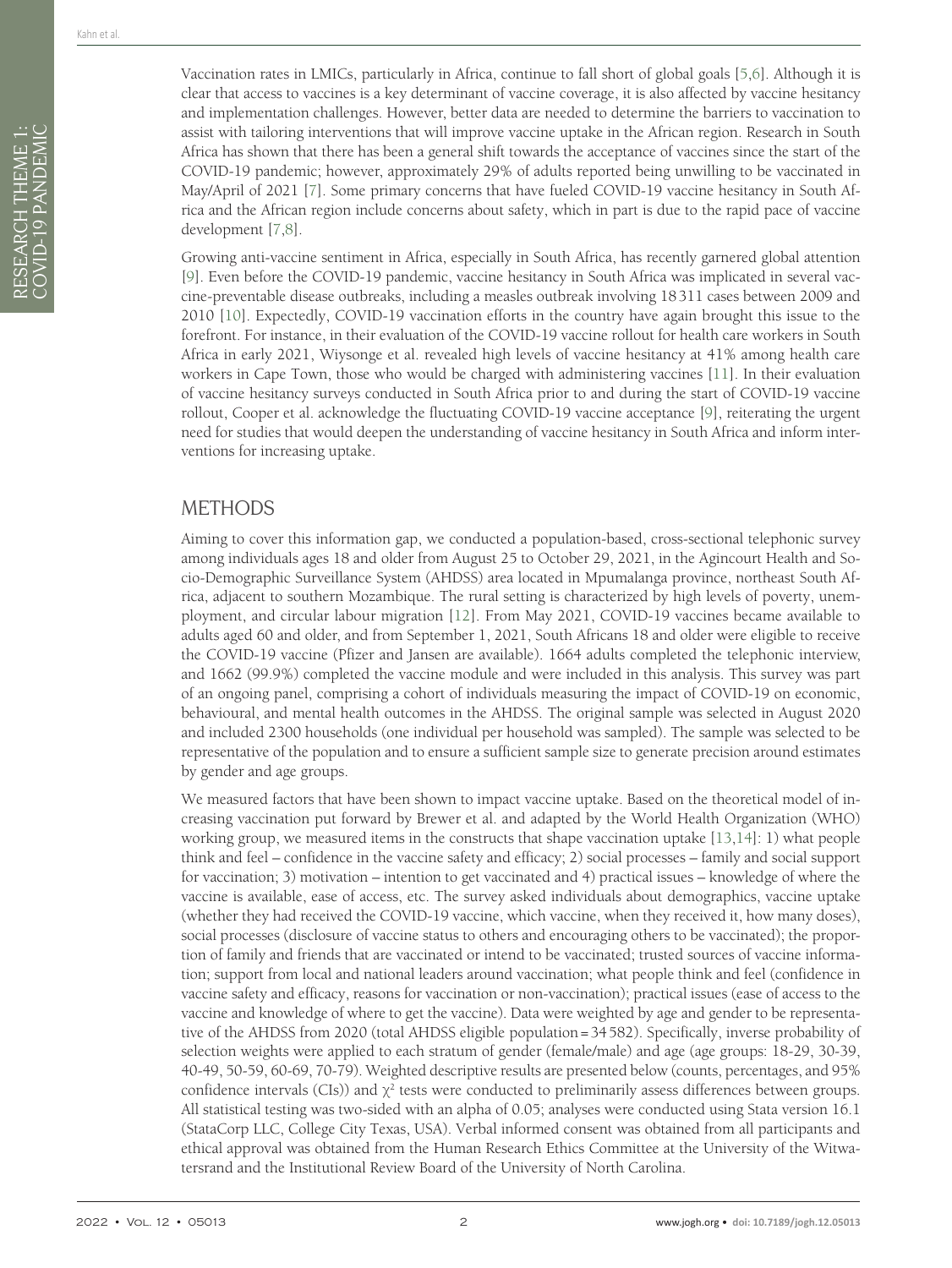# RESULTS

Half of the participants reported receiving a COVID-19 vaccine (50.4%, 95% CI=47.9-52.9) with 41.1% (95%  $CI = 38.7-43.5$ ) being fully vaccinated and 9.3% (95%  $CI = 8.0-10.7$ ) partially vaccinated, while 49.6% (95% CI=47.1-52.1) were not vaccinated. More women than men were vaccinated (55.5% of women vs 42.8% of men, *P*<0.001), and older age groups were more likely to be vaccinated than younger age groups (*P*<0.001) (**[Table 1](#page-2-0)**). Of those vaccinated, 68.6% (95% CI=65.4-71.7) reported having been vaccinated at a community venue such as a church or school, and 96.4% (95% CI=94.8-97.4) reported that the main reason they accepted vaccination was to protect their health and that of their families, friends, and communities. When asked if they had disclosed their vaccination status to anyone, 95.2% (95% CI=93.6-96.5) reported that they had. Among vaccinated individuals, 87.3% (95% CI=85.0-89.4) anticipated that most of their family and friends would get a COVID-19 vaccine compared to only  $70.5\%$  (95% CI=67.0-73.7) of unvaccinated individuals (*P*<0.001). 96.5% (95% CI=95.1-97.5) of vaccinated participants and 85.9% (95% CI=83.1-88.3) of unvaccinated participants personally knew someone who had been vaccinated (*P*<0.001).

<span id="page-2-0"></span>**Table 1.** Demographic characteristics among adults 18 and older in the Agincourt Health and Socio-Demographic Surveillance System (AHDSS) area, Mpumalanga, South Africa. \*†

|                    |             |                   |             | <b>UNVACCINATED</b><br>$(N = 17158)$ | <b>VACCINATED</b><br>$(N = 17424)$ |                   |
|--------------------|-------------|-------------------|-------------|--------------------------------------|------------------------------------|-------------------|
|                    | $\mathbf n$ | 95% CI            | $\mathbf n$ | $\%$ (CI)                            | $\mathbf n$                        | 95% CI            |
| Age group          |             |                   |             |                                      |                                    |                   |
| 18-29              | 8981        | 52.3 (48.7-55.9)  | 3730        | $21.4(18.5-24.6)$                    | 12711                              | 36.8 (34.3-39.3)  |
| 30-39              | 4123        | 24.0 (21.2-27.1)  | 3228        | 18.5 (16.1-21.3)                     | 7351                               | 21.3 (19.4-23.3)  |
| 40-49              | 2148        | $12.5(10.5-14.8)$ | 3428        | 19.7 (17.3-22.3)                     | 5576                               | $16.1(14.5-17.8)$ |
| 50-59              | 1228        | $7.2(5.6-9.1)$    | 3055        | $17.5(15.2-20.1)$                    | 4283                               | $12.4(10.9-14.0)$ |
| 60-69              | 446         | $2.6(1.7-3.8)$    | 2565        | $14.7(12.6-17.1)$                    | 3011                               | $8.7(7.5-10.1)$   |
| $70+$              | 232         | $1.4(0.8-2.3)$    | 1418        | $8.1(6.6-10.0)$                      | 1650                               | $4.8(3.9-5.8)$    |
| Gender             |             |                   |             |                                      |                                    |                   |
| Female             | 9198        | 53.6 (49.9-57.2)  | 11475       | $65.9(62.5-69.1)$                    | 20673                              | 59.8 (57.3-62.2)  |
| Male               | 7960        | $46.4(42.8-50.1)$ | 5949        | 34.1 (30.9-37.5)                     | 13909                              | $40.2(37.8-42.7)$ |
| Currently employed |             |                   |             |                                      |                                    |                   |
| Yes                | 5175        | 30.2 (26.9-33.6)  | 5823        | 33.4 (30.3-36.7)                     | 10998                              | 31.8 (29.5-34.2)  |
| No                 | 11733       | 68.4 (64.9-71.7)  | 11439       | $65.7(62.4-68.8)$                    | 23172                              | $67.0(64.6-69.3)$ |
| Missing            | 251         | $1.5(0.8-2.6)$    | 161         | $0.9(0.5-1.7)$                       | 412                                | $1.2(0.8-1.8)$    |
| Food insecure      |             |                   |             |                                      |                                    |                   |
| Yes                | 5469        | 31.9 (28.6-35.3)  | 5704        | 32.7 (29.7-35.9)                     | 11172                              | 32.3 (30.1-34.6)  |
| No                 | 11479       | 66.9 (63.4-70.2)  | 11537       | 66.2 (63.0-69.3)                     | 23016                              | 66.6 (64.2-68.8)  |
| Missing            | 211         | $1.2(0.6-2.4)$    | 183         | $1.1(0.5-2.0)$                       | 394                                | $1.1(0.7-1.8)$    |

CI – Confidence interval

\*August 25 to October 29, 2021, stratified by COVID-19 vaccination status and weighted to be representative of the AHDSS by age and gender.

† All counts (n), percentages (%), and 95% CIs are weighted values, including those for missing data.

Of the 49.6% who had not received any dose of a COVID-19 vaccine, when asked if they would get vaccinated, 69.0% (95% CI=65.5-72.3) said they would get vaccinated as soon as they could, 8.0% (95% CI=6.2-10.2) said they would wait a while, 7.4% (95% CI=5.7-9.6) reported being unsure, and 14.7% (95% CI=12.3-17.5) said they would definitely not get vaccinated. When unvaccinated participants were asked why they had not been vaccinated, the most common reasons were lack of information (36.6%, 95% CI=33.1-40.2), such as not knowing if they were eligible and not knowing where to go (**[Table 2](#page-3-0)**). This was followed by COVID-19 vaccine hesitancy (19.7%, 95% CI=16.9-22.8), such as concerns about side effects, and health care access issues (14.3%, 95% CI=11.9-17.1), such as vaccination sites being open at inconvenient hours, long wait times, or distance from the site. The hesitancy toward vaccines in general (8.4%, 95% CI=6.6-10.7) and possible contraindications to the vaccine (6.2%, 95% CI=4.7-8.0) were other relevant factors contributing to not receiving the vaccine. Among the 14.7% who said they would definitely not get the COVID-19 vaccine, there was a clear age gradient from youngest to oldest, 50.9% were 18-29-year-olds, 21.3% were 30-39-year-olds, 12.5% were 40-49-year-olds, 8.8% were 50-59-year-olds, 4.1% were 60-69-year-olds, and 2.5% were 70+ year-olds; there was no difference by gender. When examining the perceived risk of COVID-19 among the 14.7% who said they had no plans to be vaccinated compared to those who said they did plan to get vacci-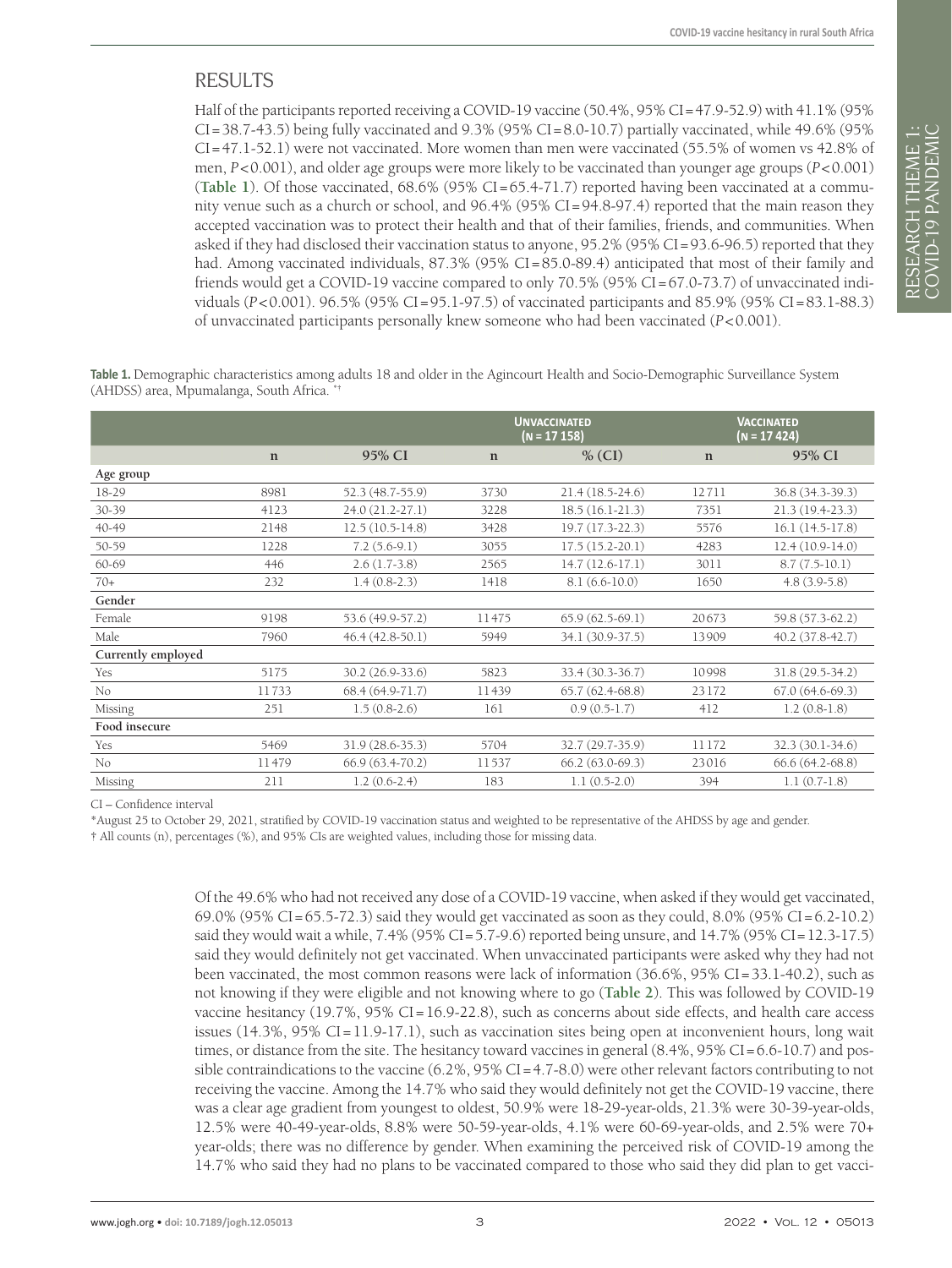<span id="page-3-0"></span>

|                                                             | <b>MALE</b> (N = 7960) |                   | <b>FEMALE (N = 9198)</b> |                   | TOTAL (N = 17 158) |                   |
|-------------------------------------------------------------|------------------------|-------------------|--------------------------|-------------------|--------------------|-------------------|
| Main reason for not getting vaccinated                      | $\mathbf{n}$           | 95% CI            | $\mathbf{n}$             | 95% CI            | ${\bf N}$          | 95% CI            |
| Communication/outreach issues:                              | 2638                   | 33.1 (28.1-38.7)  | 3638                     | 39.5 (35.0-44.3)  | 6276               | 36.6 (33.1-40.2)  |
| Didn't know where to go                                     | 1134                   | $14.2(10.8-18.6)$ | 1103                     | $12.0(9.2-15.5)$  | 2236               | $13.0(10.8-15.7)$ |
| Didn't know I was eligible                                  | 912                    | $11.5(8.3-15.6)$  | 1193                     | $13.0(10.1-16.5)$ | 2106               | $12.3(10.1-14.9)$ |
| Not eligible                                                | 592                    | $7.4(4.9-11.1)$   | 1,271                    | 13.8 (10.8-17.5)  | 1863               | $10.9(8.8-13.3)$  |
| Didn't know about the vaccine/it was available              | $\mathcal{O}$          | $\Omega$          | 71                       | $0.8(0.3-2.0)$    | 71                 | $0.4(0.2-1.1)$    |
| COVID-19 vaccine hesitancy:                                 | 1860                   | 23.4 (18.9-28.5)  | 1523                     | $16.6(13.3-20.4)$ | 3383               | 19.7 (16.9-22.8)  |
| Concerned about side effects                                | 1213                   | 15.2 (11.6-19.8)  | 930                      | $10.1(7.6-13.3)$  | 2143               | $12.5(10.3-15.1)$ |
| Concerned vaccine will cause spiritual harm                 | 307                    | $3.9(2.2-6.7)$    | 199                      | $2.2(1.1-4.3)$    | 506                | $3.0(1.9-4.5)$    |
| Not ready yet/wants more info/not sure                      | 155                    | $1.9(0.9-4.3)$    | 238                      | $2.6(1.4-4.8)$    | 393                | $2.3(1.4-3.7)$    |
| Don't think vaccine will work                               | 161                    | $2.0(0.9-4.5)$    | 95                       | $1.0(0.4-2.5)$    | 255                | $1.5(0.8-2.7)$    |
| Scared of the vaccine                                       | $\mathcal{O}$          | $\Omega$          | 61                       | $0.7(0.2-2.1)$    | 61                 | $0.4(0.1-1.1)$    |
| Don't understand why the vaccine is needed                  | 24                     | $0.3(0.0-2.1)$    | $\mathcal{O}$            | $\mathcal{O}$     | 24                 | $0.1(0.0-1.0)$    |
| Structural & supply-side barriers to health care:           | 1211                   | 15.2 (11.6-19.7)  | 1241                     | $13.5(10.5-17.1)$ | 2452               | $14.3(11.9-17.1)$ |
| Vaccination site open at inconvenient hours/long wait times | 991                    | $12.4(9.2-16.7)$  | 890                      | $9.7(7.2-12.9)$   | 1881               | $11.0(8.9-13.5)$  |
| Too long/expensive to travel to vaccination site            | 95                     | $1.2(0.4-3.2)$    | 236                      | $2.6(1.4-4.7)$    | 330                | $1.9(1.1-3.2)$    |
| Registration issues                                         | 106                    | $1.3(0.5-3.4)$    | 26                       | $0.3(0.0-2.0)$    | 132                | $0.8(0.3-1.8)$    |
| Clinic ran out of vaccines                                  | 19                     | $0.2(0.0-1.7)$    | 89                       | $1.0(0.4-2.6)$    | 108                | $0.6(0.3-1.5)$    |
| General vaccine hesitancy:                                  | 775                    | $9.7(6.9-13.6)$   | 668                      | $7.3(5.1-10.2)$   | 1443               | $8.4(6.6-10.7)$   |
| Don't get vaccines generally                                | 471                    | $5.9(3.7-9.2)$    | 452                      | $4.9(3.2 - 7.5)$  | 923                | $5.4(3.9-7.3)$    |
| Don't like needles                                          | 275                    | $3.5(1.9-6.2)$    | 189                      | $2.1(1.1-4.0)$    | 464                | $2.7(1.7-4.2)$    |
| People in my community do not get vaccines                  | 29                     | $0.4(0.1-2.6)$    | 26                       | $0.3(0.0-2.0)$    | 56                 | $0.3(0.1-1.3)$    |
| Possible contraindications:                                 | 194                    | $2.4(1.2-4.9)$    | 862                      | $9.4(7.0-12.4)$   | 1056               | $6.2(4.7-8.0)$    |
| Currently sick                                              | 145                    | $1.8(0.8-4.1)$    | 478                      | $5.2(3.6-7.5)$    | 624                | $3.6(2.6-5.1)$    |
| Pregnant/breastfeeding                                      | $\theta$               | $\theta$          | 173                      | $1.9(0.9-3.9)$    | 173                | $1.0(0.5-2.1)$    |
| Allergic to vaccines                                        | 49                     | $0.6(0.1-2.5)$    | 69                       | $0.7(0.3-2.0)$    | 117                | $0.7(0.3-1.6)$    |
| Concerned about concomitant medications                     | $\mathcal{O}$          | $\mathcal{O}$     | 101                      | $1.1(0.5-2.4)$    | 101                | $0.6(0.3-1.3)$    |
| Concerned about comorbidity                                 | $\mathcal{O}$          | $\theta$          | 42                       | $0.5(0.1-1.9)$    | 42                 | $0.2(0.1-1.0)$    |
| Lack of concern about COVID-19:                             | 130                    | $1.6(0.7-3.9)$    | 42                       | $0.5(0.1-1.9)$    | 172                | $1.0(0.5-2.1)$    |
| Not concerned about getting ill from COVID-19               | 106                    | $1.3(0.5-3.5)$    | 16                       | $0.2(0.0-1.2)$    | 122                | $0.7(0.3-1.7)$    |
| COVID-19 is not as serious as people say                    | 24                     | $0.3(0.0-2.1)$    | 26                       | $0.3(0.0-2.0)$    | 50                 | $0.3(0.1-1.2)$    |
| Other:                                                      | 1151                   | 14.5 (11.0-18.8)  | 1174                     | $12.8(9.9-16.3)$  | 2325               | $13.5(11.3-16.2)$ |
| Unknown "other" reason                                      | 1009                   | $12.7(9.4-16.8)$  | 1062                     | $11.5(8.8-14.9)$  | 2071               | $12.1(9.9-14.6)$  |
| Other                                                       | 142                    | $1.8(0.8-3.9)$    | 111                      | $1.2(0.5-2.7)$    | 253                | $1.5(0.8-2.6)$    |
| Missing                                                     | $\mathcal{O}$          | $\mathcal{O}$     | 52                       | $0.6(0.2-1.8)$    | 52                 | $0.3(0.1-0.9)$    |

CI – Confidence interval

\*All counts (n), percentages (%), and 95% CIs are weighted values, including those for missing data.

nated, 27.9% (95% CI=20.0-37.3) of those who did not plan to get vaccinated thought it was moderately/ extremely likely they would get seriously ill if they got COVID-19 compared to 49.2% (95% CI=45.3-53.2), (*P*<0.001) of those who planned to get vaccinated.

As expected, confidence in COVID-19 vaccine safety was higher among those vaccinated with 75.3% (95% CI=72.3-78.0) being somewhat or very confident the COVID-19 vaccine is safe vs only 51.2% (95% CI=47.6- 54.9) of unvaccinated individuals (*P*<0.001). Similarly, 75.8% (95% CI=72.9-78.5) of the vaccinated were somewhat or very confident that the COVID-19 vaccine is effective vs 51.0% (95% CI=47.3-54.6) of the unvaccinated (*P*<0.001). The individuals most trusted for providing accurate information on COVID-19 vaccines were reported to be doctors (58.0%, 95% CI=55.5-60.4) and nurses (49.1%, 95% CI=46.6-51.5) for both vaccinated and unvaccinated individuals (**[Table 3](#page-4-0)**). Government officials were endorsed by 15.9% (95% CI=14.2-17.8), and family and friends were trusted by only 6.1% (95% CI=5.0-7.5). Most individuals obtained information on COVID-19 vaccines from TV (59.2%, 95% CI=56.7-61.6) and radio (46.1%, 95% CI=43.7-48.6) followed by social media (24.8%, 95% CI=22.6-27.1). Far fewer obtained information from friends, family, church, school, or websites (all less than or equal to 5.0% each); importantly, for the unvaccinated among the 18-29 age group, 42.4% (95% CI=37.1-47.9) reported getting information on vaccines from social media.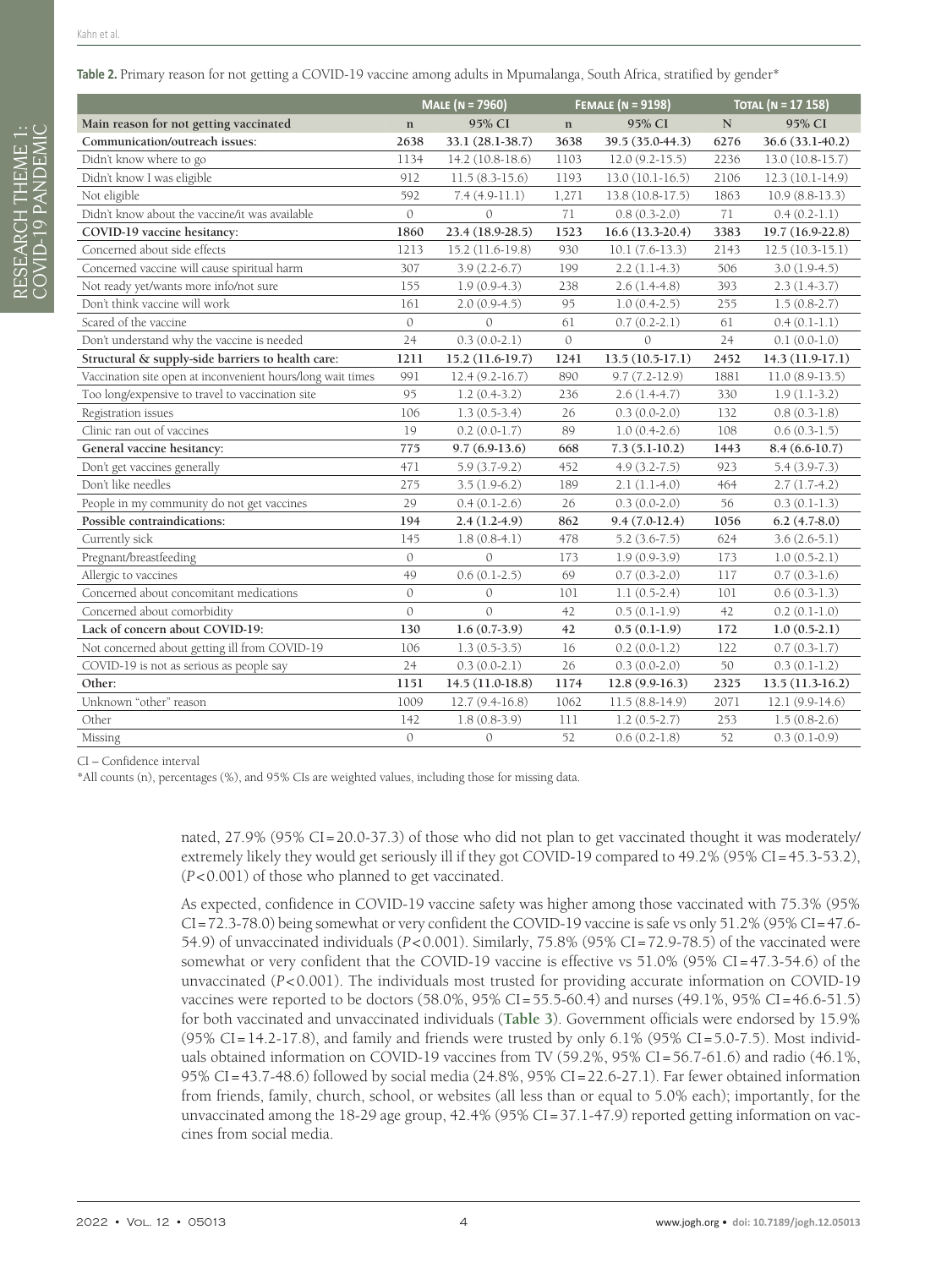<span id="page-4-0"></span>**Table 3.** Sources of COVID-19 vaccination information, support, and trust among adults in Mpumalanga, South Africa, stratified by vaccination status\*

|                                                   | UNVACCINATED ( $N = 17$ 158) |                   |             | VACCINATED ( $N = 17424$ ) | TOTAL (N = 34 582) |                     |  |  |  |
|---------------------------------------------------|------------------------------|-------------------|-------------|----------------------------|--------------------|---------------------|--|--|--|
|                                                   | $\mathbf n$                  | 95% CI            | $\mathbf n$ | 95% CI                     | $\mathbf n$        | 95% CI              |  |  |  |
| Sources for COVID-19 vaccine information:         |                              |                   |             |                            |                    |                     |  |  |  |
| TV                                                | 9852                         | 57.4 (53.8-61.0)  | 10604       | $60.9(57.5-64.1)$          | 20457              | 59.2 (56.7-61.6)    |  |  |  |
| Radio                                             | 7276                         | 42.4 (38.9-46.0)  | 8668        | 49.7 (46.4-53.1)           | 15944              | 46.1 (43.7-48.6)    |  |  |  |
| Social media                                      | 5171                         | 30.1 (26.8-33.7)  | 3404        | $19.5(16.9-22.5)$          | 8576               | 24.8 (22.6-27.1)    |  |  |  |
| Community meetings                                | 2403                         | $14.0(11.7-16.7)$ | 2530        | 14.5 (12.4-17.0)           | 4934               | $14.3(12.6-16.1)$   |  |  |  |
| Healthcare facilities                             | 2424                         | 14.1 (11.8-16.8)  | 2480        | $14.2(12.1-16.6)$          | 4904               | 14.2 (12.6-15.9)    |  |  |  |
| Family or friends                                 | 960                          | $5.6(4.1-7.5)$    | 822         | $4.7(3.5-6.4)$             | 1782               | $5.2(4.1-6.4)$      |  |  |  |
| Newspapers                                        | 275                          | $1.6(0.9-2.9)$    | 171         | $1.0(0.5-1.9)$             | 446                | $1.3(0.8-2.0)$      |  |  |  |
| Trusted sources for accurate vaccine information: |                              |                   |             |                            |                    |                     |  |  |  |
| Doctors                                           | 10284                        | 59.9 (56.3-63.4)  | 9773        | 56.1 (52.8-59.4)           | 20057              | 58.0 (55.5-60.4)    |  |  |  |
| <b>Nurses</b>                                     | 7859                         | 45.8 (42.2-49.5)  | 9105        | 52.3 (48.9-55.6)           | 16964              | 49.1 (46.6-51.5)    |  |  |  |
| Government officials                              | 2351                         | $13.7(11.4-16.4)$ | 3162        | 18.1 (15.7-20.9)           | 5512               | $15.9(14.2-17.8)$   |  |  |  |
| Community leaders                                 | 1288                         | $7.5(5.8-9.7)$    | 1683        | $9.7(7.9-11.8)$            | 2970               | $8.6(7.3-10.1)$     |  |  |  |
| Celebrities                                       | 1051                         | $6.1(4.6-8.1)$    | 1085        | $6.2(4.8-8.1)$             | 2136               | $6.2(5.1-7.5)$      |  |  |  |
| Family or friends                                 | 1066                         | $6.2(4.7-8.2)$    | 1056        | $6.1(4.6-7.9)$             | 2122               | $6.1(5.0-7.5)$      |  |  |  |
| Traditional healers                               | 286                          | $1.7(0.9-2.9)$    | 290         | $1.7(1.0-2.7)$             | 576                | $1.7(1.1-2.4)$      |  |  |  |
| Perceived leader support of COVID-19 vaccines:    |                              |                   |             |                            |                    |                     |  |  |  |
| Traditional leaders                               | 8434                         | 49.2 (45.5-52.8)  | 10339       | 59.3 (56.0-62.6)           | 18773              | 54.3 (51.8-56.7)    |  |  |  |
| Healthcare workers                                | 9118                         | 53.1 (49.5-56.8)  | 9295        | 53.3 (50.0-56.7)           | 18413              | 53.2 (50.8-55.7)    |  |  |  |
| Political leaders                                 | 6606                         | 38.5 (35.0-42.1)  | 8119        | 46.6 (43.3-49.9)           | 14725              | $42.6(40.2 - 45.0)$ |  |  |  |
| Teachers                                          | 5735                         | 33.4 (30.0-37.0)  | 5927        | 34.0 (30.9-37.3)           | 11662              | 33.7 (31.4-36.1)    |  |  |  |
| Religious leaders                                 | 5481                         | 31.9 (28.6-35.4)  | 6055        | 34.8 (31.6-38.0)           | 11536              | 33.4 (31.1-35.7)    |  |  |  |

CI – Confidence interval

\*All counts (n), percentages (%), and 95% confidence intervals (CIs) are weighted values, including those for missing data.

### **DISCUSSION**

While there has been much debate on the reasons for low vaccine coverage in Africa, clearly the causes are multi-faceted and involve both structural factors, such as vaccine supply and distribution [[15\]](#page-6-5), and on-theground demand [\[8](#page-5-7),[9](#page-5-8)]. Across Africa, access to vaccines remains an issue, as the majority of countries have less than 10% of adults fully vaccinated [[6\]](#page-5-5). Wealthier nations must continue to provide vaccines to LMICs and to support vaccine distribution, especially in rural, inner-city, and remote locations. While South Africa is an outlier in the region, now having sufficient availability of vaccines, ensuring easy access to those who want them, and addressing concerns around vaccine safety and efficacy are still major challenges. In particular, efforts should prioritize those for whom access is lower and most tenuous, including men, younger populations, labour migrants, undocumented migrants, and the unhoused, to name a few.

Our findings support the Increasing Vaccination Model put forward by the WHO working group on behavioural and social drivers of vaccination [\[14](#page-6-4)]. We observed significant differences between vaccinated and unvaccinated individuals in their thoughts and feelings about vaccines, particularly concerning confidence in vaccine safety and efficacy, and also in their risk perception about the severity of illness if they were to become infected with COVID-19. This relationship is also supported by Kollamparabil et al., who highlight the moderating effect risk perception has on COVID-19 vaccine confidence and thus behaviour in the South African context [\[16](#page-6-6)]. Social processes seemed less important in this setting, and while unvaccinated individuals knew fewer vaccinated individuals and anticipated fewer friends and family would be vaccinated than vaccinated individuals, both groups reported very high levels of vaccination in their peer groups. In this study population, access was a major contributor to non-vaccination with confusion about where to get vaccinated, eligibility for vaccination, and also factors associated with the ability to access vaccination sites. Interestingly, interventions that directly impact behaviour change such as vaccine mandates, incentives, default appointments, and on-site vaccinations have shown the greatest likelihood of impact in increasing vaccination uptake [\[14\]](#page-6-4). In addition, health care provider recommendations for vaccination have been found to be one of the best interventions for increasing vaccine uptake [\[14](#page-6-4)]. In our study population, doctors and nurses were the most trusted source for accurate information on vaccines among vaccinated and unvaccinated individuals. In the analysis in early 2021 looking at COVID-19 vaccine hesitancy in South Africa, trust in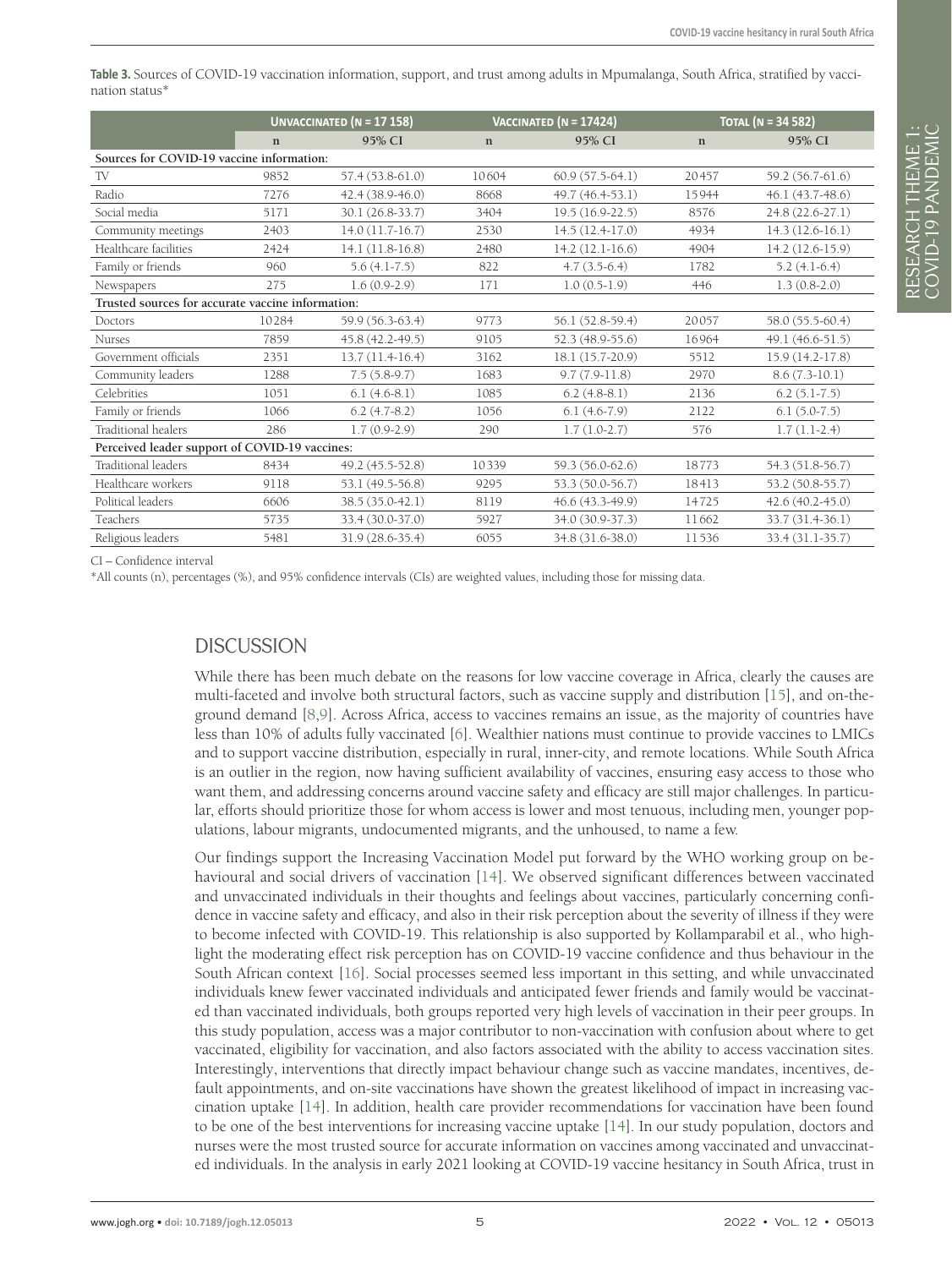RESEARCH THEME 1: COVID-19 PANDEMIC

RESEARCH THEME 1:<br>COVID-19 PANDEMIC

The limitations of this research were in the telephonic conducting of interviews, because of which verification of vaccination status was not possible. Further, the survey was done during the roll-out of the COVID-19 vaccine in South Africa, thus vaccine uptake will currently likely be much higher in this setting, given the interest in vaccination among those reporting to be unvaccinated at the time of the survey. Nevertheless, at the time of writing this article, only 40% of adults 18 and older were vaccinated in Mpumalanga [\[18\]](#page-6-8). The study site is located in a rural part of South Africa, so the results are mostly generalizable to other rural populations in South Africa and the southern African region. However, vaccine access is much higher in South Africa than in its neighbour countries.

## CONCLUSIONS

Increasing vaccination in South Africa beyond current levels will require a concerted effort to address concerns around vaccine safety and increase confidence in vaccine efficacy. Understanding the local context and barriers to uptake as vaccines are being rolled out is imperative for effective messaging that addresses real concerns about vaccines, engages with hesitancy sensitively and effectively, and makes it clear where and when to obtain them. Further, we recommend continuing to provide vaccines at convenient times (e.g., outside of working hours), through mobile vaccination clinics, in community venues, and in workplaces, which will help to reach those in need (e.g., younger populations, men, and vulnerable populations), particularly as COVID-19 variants of concern continue to sweep through the region.

**Acknowledgments:** The authors would like to acknowledge the Human Research Ethics Committee at the University of the Witwatersrand and the Institutional Review Board of the University of North Carolina.

**Funding source:** UNC Gillings School of Global Public Health.

**Authorship contributions:** AP, KK, ST, HN, HC, and KGO conceptualized the study and designed the study cohort. AP, KK, PM, DM, NK, ST, HN, HC and KGO developed and finalized the questionnaire. PM, DM, and NK conducted data analysis. KK, AP, DM and NK wrote the study paper and all authors edited and contributed to the interpretation of the findings.

**Competing interests:** The authors completed the ICMJE Unified Competing Interest Form (available upon request from the corresponding author) and declare no conflicts of interest. Harry Campbell is the Co-Editor in Chief of the Journal of Global Health. To ensure that any possible conflict of interest relevant to the journal has been addressed, this article was reviewed according to the best practice guidelines of international editorial organisations.

- <span id="page-5-0"></span>1 US embassy SA travel. Available:<https://za.usembassy.gov/visas/>. Accessed: 22 February 2022.
- <span id="page-5-1"></span>2 UK Foreign Travel. Available: [https://www.gov.uk/foreign-travel-advice/south-africa/coronavirus.](https://www.gov.uk/foreign-travel-advice/south-africa/coronavirus) Accessed: 22 February 2022.
- <span id="page-5-2"></span>3 Mendelson M, Venter F, Moshabela M, Gray G, Blumberg L, de Oliveira T, et al. The political theatre of the UK's travel ban on South Africa. Lancet. 2021;398:2211-3. [Medline:34871546](https://www.ncbi.nlm.nih.gov/entrez/query.fcgi?cmd=Retrieve&db=PubMed&list_uids=34871546&dopt=Abstract) [doi:10.1016/S0140-6736\(21\)02752-5](https://doi.org/10.1016/S0140-6736(21)02752-5)
- <span id="page-5-3"></span>4 Pai M, Olatunbosun-Alakija A. Vax the world. Science. 2021;374:1031-1031. [doi:10.1126/science.abn3081](https://doi.org/10.1126/science.abn3081). [Medline:34822275](https://www.ncbi.nlm.nih.gov/entrez/query.fcgi?cmd=Retrieve&db=PubMed&list_uids=34822275&dopt=Abstract)
- <span id="page-5-4"></span>5 World Health Organization. Strategy to Achieve Global Covid-19 Vaccination by Mid-2022. Available: [https://www.who.int/](https://www.who.int/publications/m/item/strategy-to-achieve-global-covid-19-vaccination-by-mid-2022) [publications/m/item/strategy-to-achieve-global-covid-19-vaccination-by-mid-2022](https://www.who.int/publications/m/item/strategy-to-achieve-global-covid-19-vaccination-by-mid-2022). Accessed: 22 February.
- <span id="page-5-5"></span>6 Our World in Data. Available:<https://ourworldindata.org/covid-vaccinations>. Accessed: 22 February 2022.
- <span id="page-5-6"></span>7 Burger R, Maughan-Brown B, Kohler T, English R, Tameris M. A Shot in the Arm for South Africa- Increased Openness to Accepting a COVID-19 Vaccine Evidence from NIDS-CRAM Waves 4 and 5. Available: [https://cramsurvey.org/wp-content/up](https://cramsurvey.org/wp-content/uploads/2021/07/2.-Burger-R.-Maughan-Brown-M.-Kohler-T.-English-R.)[loads/2021/07/2.-Burger-R.-Maughan-Brown-M.-Kohler-T.-English-R.-\\_-Tameris-M.-2021-Increased-openness-to-accepting](https://cramsurvey.org/wp-content/uploads/2021/07/2.-Burger-R.-Maughan-Brown-M.-Kohler-T.-English-R.)[a-COVID-19-vaccine-is-a-shot-in-the-arm-for-South-Africa-Evidence-from-the-NIDS-CRAM-Wave-5-Survey.pdf](https://cramsurvey.org/wp-content/uploads/2021/07/2.-Burger-R.-Maughan-Brown-M.-Kohler-T.-English-R.). Accessed: 22 February 2022.
- <span id="page-5-7"></span>8 Africa CDC. COVID-19 Vaccine Perceptions: A 15 Country Study. Available: [https://africacdc.org/download/covid-19-vaccine](https://africacdc.org/download/covid-19-vaccine-perceptions-a-15-country-study/)[perceptions-a-15-country-study/.](https://africacdc.org/download/covid-19-vaccine-perceptions-a-15-country-study/) Accessed: 22 Fe bruary 2022.
- <span id="page-5-8"></span>9 Cooper S, van Rooyen H, Wiysonge CS. COVID-19 vaccine hesitancy in South Africa: how can we maximize uptake of COVID-19 vaccines? Expert Rev Vaccines. 2021;20:921-33. [Medline:34252336](https://www.ncbi.nlm.nih.gov/entrez/query.fcgi?cmd=Retrieve&db=PubMed&list_uids=34252336&dopt=Abstract) [doi:10.1080/14760584.2021.1949291](https://doi.org/10.1080/14760584.2021.1949291)